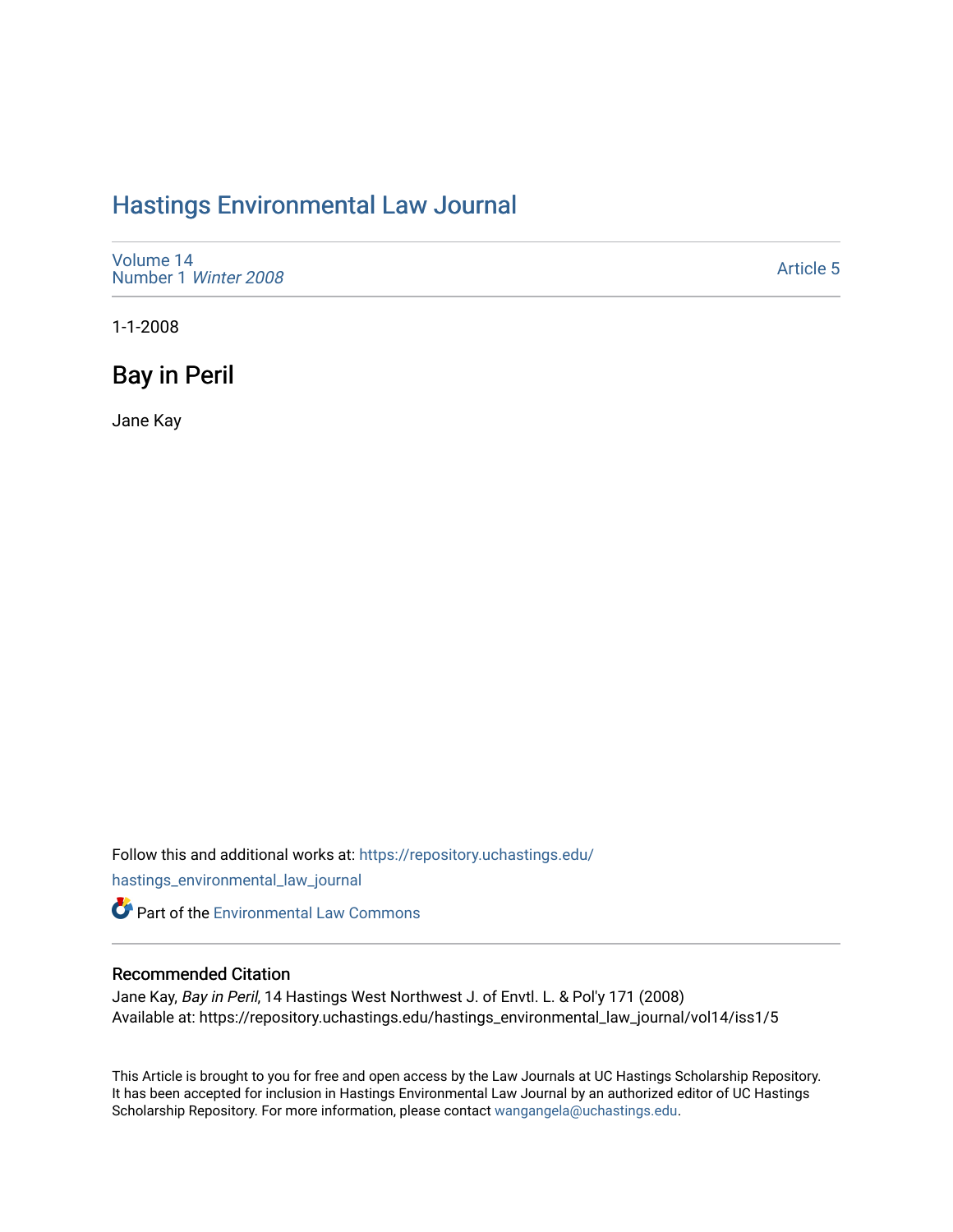"Bay in Peril" was originally written as a seven-part series,<sup>1</sup> which appeared in the San Francisco Examiner *during October 24-31, 1993. - Ed.*

# **Bay in Peril**

 *Jane Kay\**

## **System Out of Kilter**

Nearly 50 years ago, Ray and Earl Carpenter were fishing the ocean off Half Moon Bay, waiting for the return of the "south turners," the king salmon of the San Joaquin River that for centuries had turned left toward Monterey as they left San Francisco Bay. The father and son fishermen from Bodega Bay always were lucky when these first salmon of the season neared land on the way back to the San Joaquin via the Bay. But this was the third bad year in a row. "It occurred to us, just like that, what had happened," son Earl Carpenter recalls now. "We felt like a couple of goddamn old buffalo hunters. The Friant Dam had taken all our salmon." Their salmon were among the first victims of California's water projects.

The Friant Dam was the southern cornerstone of the Central Valley Project, a federal aqueduct system built to ship Northern California water to farms. It dried up 50 miles of the San Joaquin River, exterminating the entire run of 60,000 salmon. This aqueduct and the State Water Project, which also diverts northern river water from the Delta for cities and farms, take half the rain and snow melt that once flowed through the Bay. For fishermen, the diversion of water has meant loss of livelihood. But scientists warn of a broader peril to San Francisco Bay, the body of water that defines the region, sustaining life, commerce, and sense of place. They say the fate of the fish increasingly appears linked with the fate of this largest estuary on the West Coast of the Americas and the wild and civilized communities that thrive on its waters.

"San Francisco Bay, probably once the greatest estuary in the northeast Pacific, has been so abused for so long," says John McCosker,

1. The series was the product of four months of research in which Ms. Kay interviewed more than 200 people, from landowners to environmental activists, scientists to politicians, and reviewed thousands of pages of books, periodicals, and reports.

<sup>\*</sup>Jane Kay has been a writer of the *San Francisco Examiner* since 1986 and has specialized in environmental reporting since 1979. Ms. Kay has twice won the prestigious Edward J Meeman Award given by the Scripps Howard Foundation for conservation reporting and has won the national Sigma Delta Chi Distinguished Award for Public Service. Ms. Kay also started the first course in environmental reporting at the University of California at Berkeley's Graduate School of Journalism in 1991.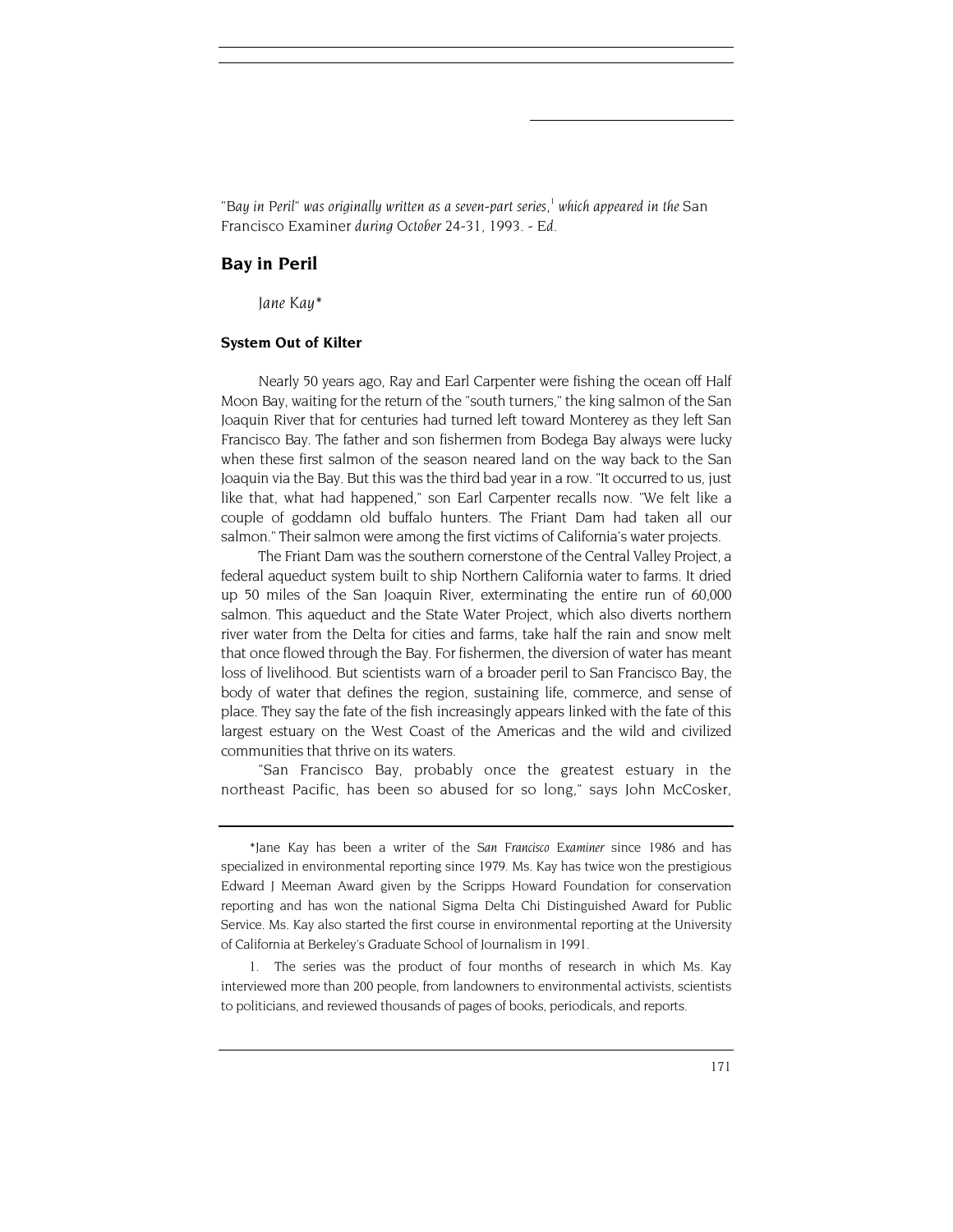#### West 6 Northwest, Vol. 14, No. 1, Winter 2008

[former] director of San Francisco's Steinhart Aquarium. "This incredible Bay has been filled, polluted, and they're still discharging in its waters." McCosker echoes a study by federal, state, and regional government scientists who say the Bay is in peril, but can be saved, at least what remains of it. "This is the crossroads," says McCosker. "Races of salmon are going extinct before our very eyes. It's heartbreaking. This is our last chance. If we don't save it snow, it's not going to happen. I hope we seize the moment.

### **Dramatic Decline in Numbers**

In the four genetically distinct runs of Chinook salmon that return to the Sacramento River to spawn, the drop has been dramatic. In the early 1960s, the number of winter-run Chinook returning to spawn each year averaged more than 200,000. After a series of catastrophes, including droughts and increased pumping of water from the Delta, only 191 fish were counted coming back upriver in 1991. About 1,150 returned in 1992; 341 were counted [in 1993], and 189, the lowest on record, in 1994.

The winter run is listed as threatened under the federal Endangered Species Act (ESA) and as endangered under state law.<sup>2</sup> The spring run in the Sacramento is down to 2,700, including hatchery fish; it was 25,400 in the 1980s and it might be the next run listed under the ESA. The Bay's largest run of salmon returns to spawn in the fall. It's fallen to 106,000 from 252,1000 since the 1980s, and more than a third are hatchery-raised. The Delta smelt, a 3-inch fish once so common that annoyed anglers would throw it back, also is listed by the state and federal governments as a threatened species. The population of striped bass, a game fish introduced to the estuary in the late 19th century, has dwindled from 3 million to fewer than 600,000. The longfin smelt, white catfish, American shad, threadfin shad, and Sacramento split-tail, the five most abundant species in the Bay, also are in serious decline.

#### **Diversion of Water**

No single factor explains the slow slide of a great ecosystem and an important resource, but one element has played a part in all the species' stories: the volume of water pumped out of the region's rivers and the methods used to take it before it can flow out through the Bay.

The state Department of Water Resources estimates that from 1921-90, 24 million acre feet of water a year reached the Delta. $3$  But now there are lots of dams, pumps, and siphons impounding or diverting water.

<sup>2.</sup> Under the law, an endangered species is one "in danger of extinction" and a threatened species "is likely to become an endangered species within the foreseeable future."

<sup>3.</sup> An acre foot is 325,851 gallons, the average amount an urban family of five might use in a year.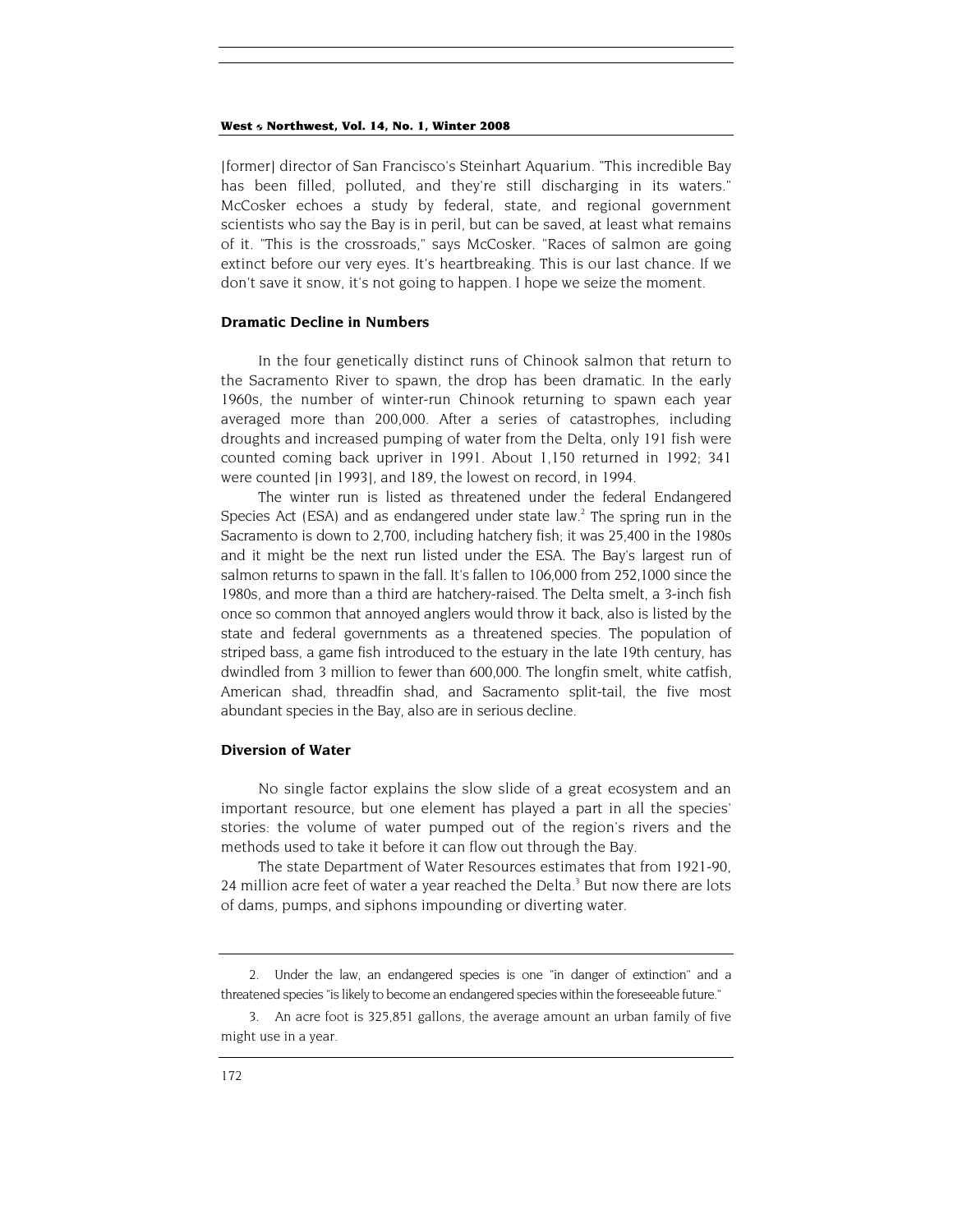The pumps range from 6 inches to 24 inches in diameter and can suck up as much as 200 gallons of water per second. There are thousands of other such devices up and down the Sacramento and San Joaquin rivers and their tributaries. In the end, the natural flow of water in the rivers and streams running toward the Bay is greatly reduced. On average, only about half the water that might exit the Golden Gate under natural conditions actually flows into the ocean. During the recent drought, when natural flows were low but water pumping from the Delta and upstream rivers increased, the amount was far less than half.

Low flows are just one culprit, though. When the pumps take their 10 million acre feet of water a year from the estuary, they turn nature upside down. Most water intercepted on the way to the Bay is drawn out of the Delta by the 20 pumps of the state-run California Water Project and the six pumps of the federal Central Valley Project and sent flowing south in twin aqueducts.

The pumping machines are so powerful, pumping up to 8,500 gallons of water a second, that they can actually reverse stream currents. During drought years, flow reversal is common. In 1987, Delta streams reversed flow on about 280 days; in 1988, on about 260 days. The changed flows are believed to confuse migrating fish, causing them to swim back upstream or into dead-end channels. The pumps also pull in thousands of fish and millions of fish eggs and larvae. In April 1992, biologists estimated that a third to half of 50,000 newly-hatched winter-run Chinook died in the pumps on their way to the ocean. The young fish were "ground up in the state pump," said Bay fishery expert Bill Kier. In 1992, Fish and Game also blamed the pumps of the federal and state water projects for the striped bass' decline from a peak sports catch in the '60s of 800,000 to the 1990 catch of 200,000.

# **Gold Rush Disaster**

The salmon's first environmental catastrophe in California coincides with the first major industrial development, the Gold Rush. Mining a billion cubic yards of rock and soil damaged salmon streams. In the early 1900s, the threat to salmon was taken so seriously that the state legislature prohibited the creation of any structure on streams that would interfere with a run's "freedom of passage." But the laws weren't enforced, and, in the 1920s through 1940s, when the decisions were made about how to use Mount Shasta's great pure store of snowmelt to water Central Valley crops and Southern California cities, fish and wildlife were largely ignored.

The federal Central Valley Project's two big dams, Shasta, built in the '30s and Friant, in the '40s, have been devastating to salmon. Shasta Dam blocked half the possible spawning habitat in the Sacramento River basin. The Friant, on the San Joaquin River, obstructed passage for 50 miles. By 1950, the San Joaquin spring run was eliminated and others harmed. The state's other big dams, among them Oroville on the Feather River, Folsom on the American River,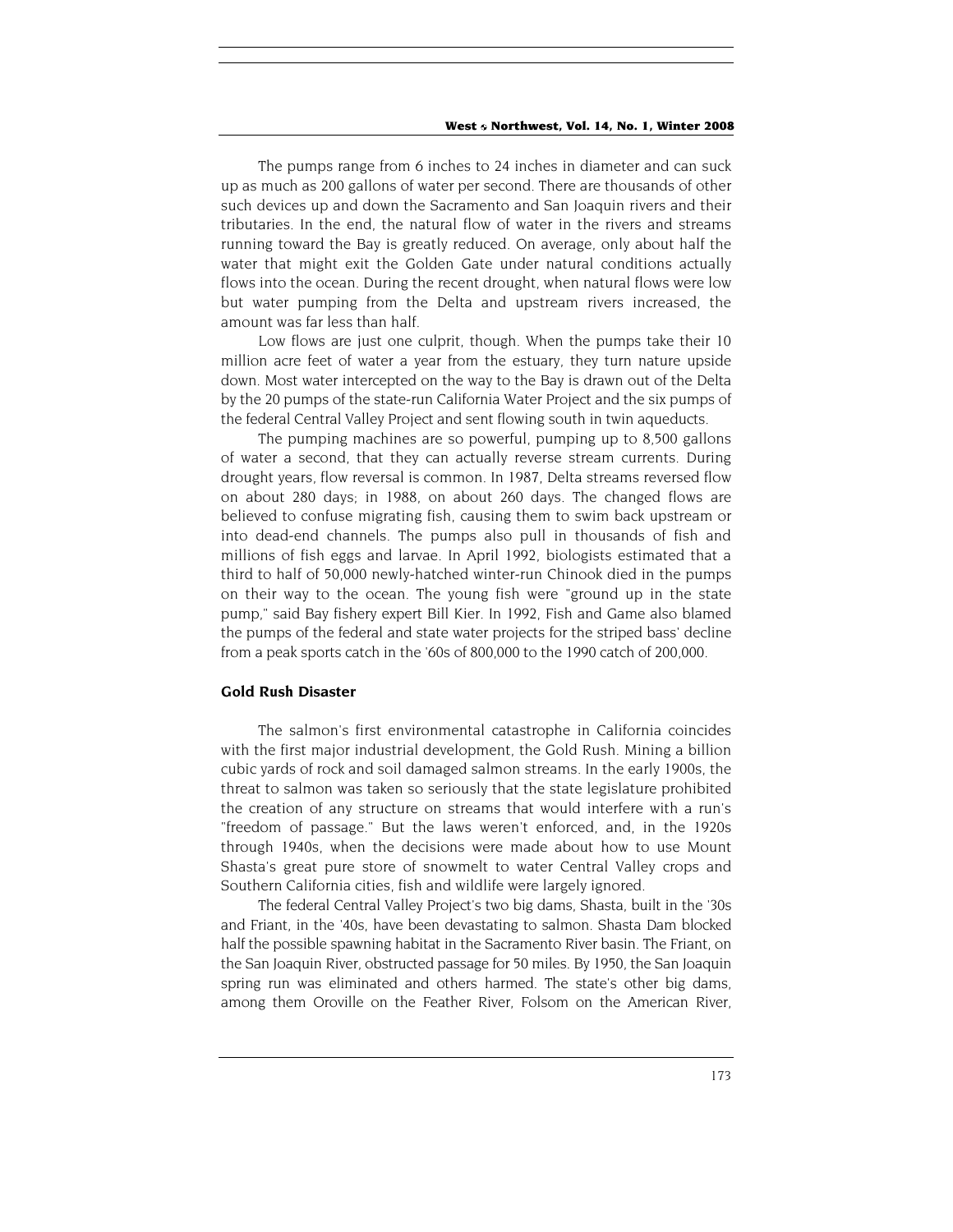#### West 6 Northwest, Vol. 14, No. 1, Winter 2008

Pardee on the Mokelumne River, New Melones on the Stanislaus River, and Hetch Hetchy on the Tuolumne River, had much the same effect.

To make up for the effects of the damming, officials tried to keep fisheries alive by artificially breeding salmon. They set up hatcheries or tried to set up artificial spawning beds. For the most part, the artificial facilities haven't worked. Research suggests that hatcheries produce salmon less hardy and more vulnerable to disease than their stream-born cousins. "It was an era when we thought we could do anything. Modern technology could solve all our problems," said UC Davis fisheries biologist Peter Moyle, who conducted much of the research and documentation that led to the listing of winter-run king salmon under the ESA. "If you wiped out a run on the river, you could build a hatchery and do better than nature. That was the era of DDT, thought to be the solution to all our pests. We sprayed with DDT and the insects went away. The economy was booming. It was a very optimistic era. In our era we've discovered our limits. It's not very pleasant to discover we have limits." Moyle added, "If it's a case of water versus extinction, it's a morality question. Do we really have a right to eliminate a species for short-term human gain, especially if we don't know the long-term value of the species?"

#### **Cumulative Effect**

The decline of the Bay did not begin with these great water projects, though. Two hundred years of uncontrolled hunting, 100 years of rapid development replacing rich marshlands, and 50 years of toxic chemical discharges have brought the Bay-Delta ecosystem to the verge of collapse.

The estuary is made up of various ecosystems, communities of interdependent organisms that share and interact in a common environment. The niches within an ecosystem are all important, interconnected in a web of plankton, insects, invertebrates, fish, birds, and mammals. This chain of life depends on seasonal intermingling of freshwater rivers, saltwater ocean tides, and sheltering wetlands. So the decline of wild salmon, striped bass, Delta smelt, starry flounder, longfin smelt, and Sacramento splittail are nature's sign that the system is out of kilter.

"People who say water for San Francisco Bay is wasted on the fish have a very narrow view of the world and where humanity's best interests lie," says Samuel Luoma, part of a U.S. Geological Survey team in Menlo Park that has conducted major studies of the Bay. "We evolved in a complex multi-species environment. We evolved in the jungle. What we're doing now is simplifying that ecosystem, and scientists debate how that will affect our ability to survive. The loss of the wild king salmon would be an unfathomable tragedy."

From the U.S. Environmental Protection Agency (EPA) to the largest wholesaler of urban water in the world, Metropolitan Water District of Southern California, there is agreement that, with conservation, California has enough water. "Agriculture could cut use by 10 percent and provide enough water for the Bay," says EPA economist Patrick Wright. Conversely, California agribusiness says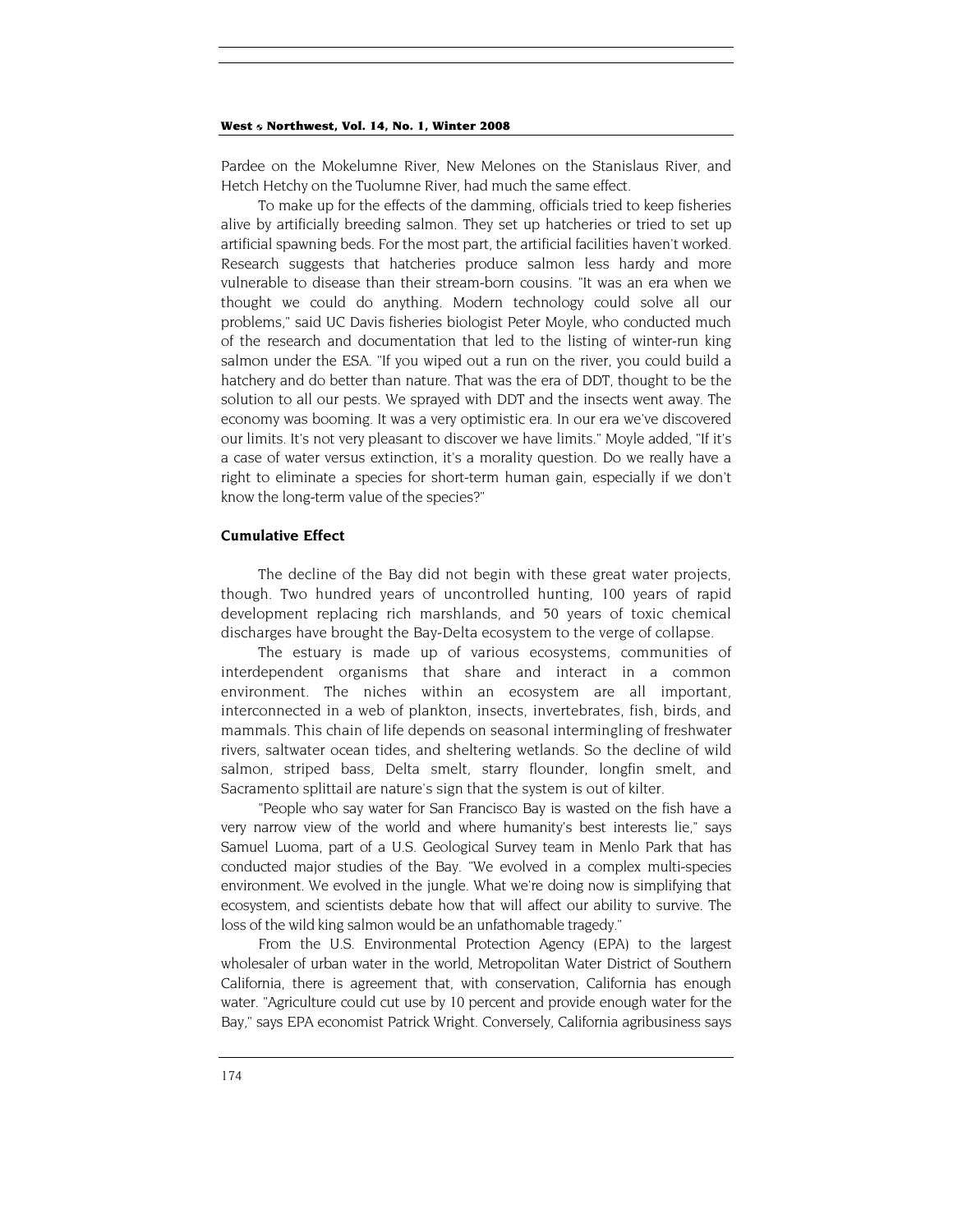the state's fish are not so threatened that agriculture must do with less. Jason Peltier, manager of the Central Valley Project Water Users Association, says, "We don't see the biological basis for taking water away from us."

#### **History Of Decline**

The Bay is the lifeblood of the region, yet those ho settled here and thrived because of it have contributed to its failing health. Shortly after statehood, in 1850, wetlands that fed and sheltered migrating waterfowl and shorebirds started disappearing. Now, dried-up land, asphalt parking lots, highways, malls, houses, and farmlands cover once verdant pools, thickets of scented marsh grass, and softly-trickling streams. In 1993, 150 years after European settlement, the estuary may be a mere shadow of its early self, in the great days when the indigenous Ohlones saw the sky thick with ducks, herons, curlews, sandpipers, and the channels alive with beavers and river otters.

Scientists familiar with life cycles of the magnificent estuaries of the world are not surprised by what has happened here, nor are they undecided on the solutions. First, here are some critical problems they say plague San Francisco Bay:

#### **Water diversions**

Most of the Bay's environmental problems are linked to the loss of at least half the water that historically flowed through it. The pumps that divert the water to man-made aqueducts suck up eggs, larvae, and juvenile and even adult fish. They reverse river flows and confuse fish trying to migrate to spawning grounds.

Loss of fresh river water enables ocean salt water to move up to northern San Pablo Bay and Suisun Bay, then into the Delta. The invading salinity forces fish farther up into the Delta for reproduction. Deprived of the shallower, lighter, and warmer waters of the Bay, the striped bass, Delta smelt, and other species are less productive.

# **Dumping of dredge spoils**

Some days, barges line up to dump dredge materials on the hour. The Bay turns muddy brown, with a plume stretching out the Golden Gate. The spoils smother bottom organisms, food for the marine life, and stir up toxic chemicals buried in the mud. Dumping two-thirds of the spoils near Alcatraz Island has created a small underwater mountain, a threat to vessels and fishermen.

## **Population & development**

About 7.5 million humans in 12 counties squeeze together to call the Bay home. Over the last 140 years, open water has been reduced by a third,